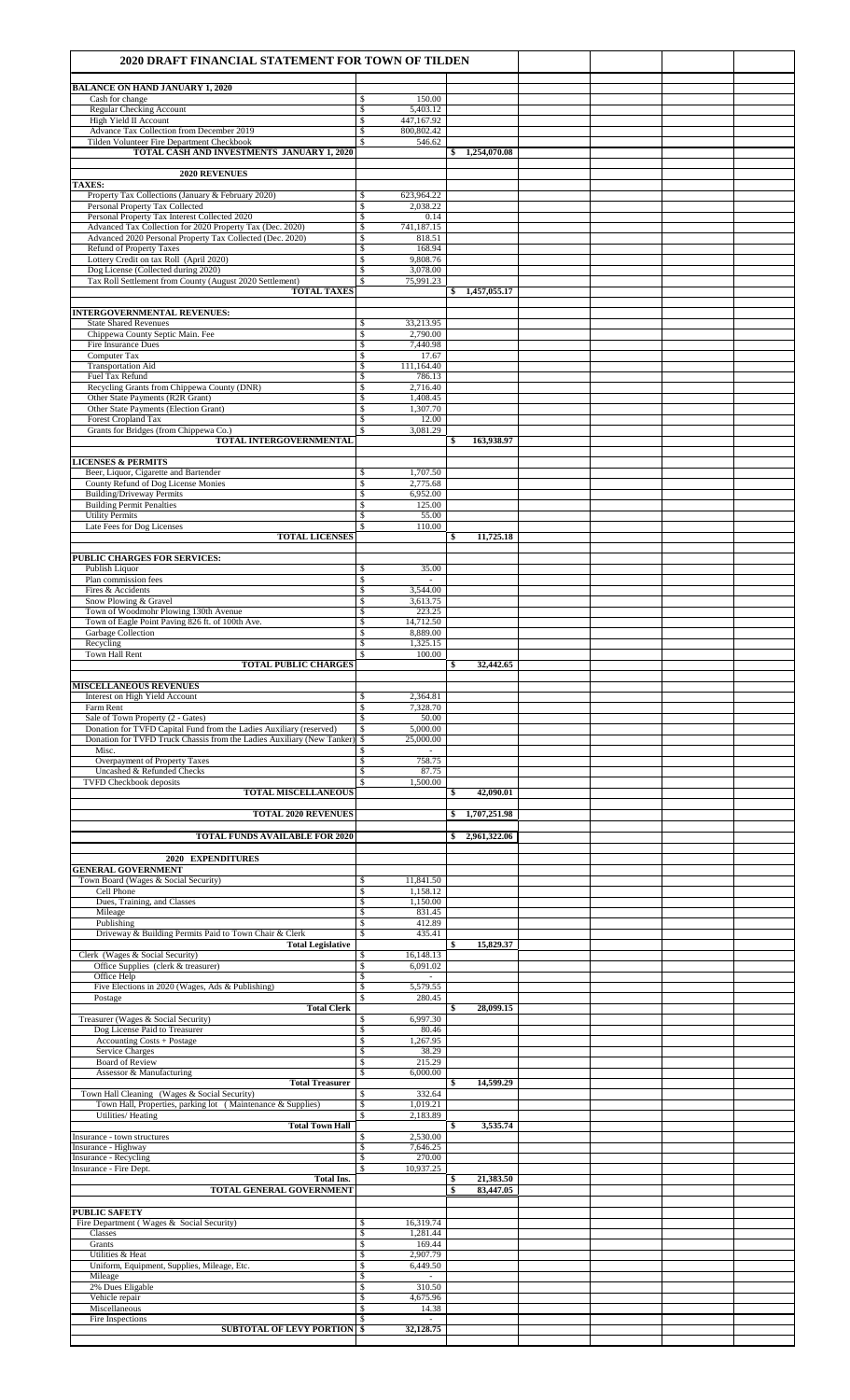| TVFD Checkbook Expenses:                                                                                                             | \$<br>227.54                                                     |                    |  |  |
|--------------------------------------------------------------------------------------------------------------------------------------|------------------------------------------------------------------|--------------------|--|--|
| Ambulance<br>Bloomer<br>Ambulance<br>Chippewa Falls                                                                                  | $\mathbb{S}$<br>2,445.77<br>\$<br>20,105.05                      |                    |  |  |
| Building Inspector Paid In 2020                                                                                                      | 4,885.00<br>\$                                                   |                    |  |  |
| 911 Numbers<br><b>TOTAL PUBLIC SAFETY</b>                                                                                            | \$<br>121.68                                                     | 59,913.79<br>\$    |  |  |
|                                                                                                                                      |                                                                  |                    |  |  |
| <b>TRANSPORTATION</b>                                                                                                                |                                                                  |                    |  |  |
| Highway (Wages & Social Security)                                                                                                    | \$<br>16,636.28                                                  |                    |  |  |
| <b>Bridges</b><br>Expenses                                                                                                           | \$<br>89.76<br>\$<br>353.98                                      |                    |  |  |
| Gas & Fuel & Oil                                                                                                                     | \$<br>5,863.62                                                   |                    |  |  |
| Utilities & Heat<br>Mileage                                                                                                          | \$<br>2,170.69<br>\$<br>34.51                                    |                    |  |  |
| Highway Repairs: Blacktop                                                                                                            | $\mathbb{S}$<br>9,946.32<br>3,844,00                             |                    |  |  |
| Mowing/brushing<br>Sand & Salt                                                                                                       | $\mathbb{S}$<br>$\sqrt{\frac{2}{n}}$<br>6,684.48                 |                    |  |  |
| Gravel                                                                                                                               | \$<br>3,831.03                                                   |                    |  |  |
| Shale<br>Pave & Paint 100th Ave. & 115th Ave.                                                                                        | $\mathsf{\$}$<br>$\sim$<br>\$<br>152,629.55                      |                    |  |  |
| 102nd Ave. & 129th St.- Crush Road & Tile                                                                                            | \$<br>16,144.28                                                  |                    |  |  |
| 100th Ave. Culvert by Townhall<br>116th Ave. Culvert                                                                                 | 2,762.61<br>\$<br>$\mathsf{s}$<br>4,486.84                       |                    |  |  |
| 115th Avenue - Replace 1 Culvert<br>Shop                                                                                             | $\mathbb{S}$<br>2,290.00<br>$\mathbb{S}$<br>564.06               |                    |  |  |
| <b>Street Signs</b>                                                                                                                  | $\mathbb{S}$<br>76.40                                            |                    |  |  |
| Unemployment<br><b>Equipment Repairs</b>                                                                                             | \$<br>1,189.64<br>13,980.98<br>\$                                |                    |  |  |
| <b>Street Lights</b>                                                                                                                 | \$<br>366.08                                                     |                    |  |  |
| <b>TOTAL TRANSPORTATION</b><br><b>SANITATION &amp; CONSERVATION</b>                                                                  |                                                                  | 243,945.11<br>\$   |  |  |
| Sanitation (Wages & Social Security)                                                                                                 | 4,084.25<br>\$                                                   |                    |  |  |
| Garbage<br>Recycling                                                                                                                 | $\mathbb{S}$<br>3,834.09<br>$\overline{\mathcal{S}}$<br>4,881.12 |                    |  |  |
| <b>TOTAL SANITATION &amp; CONSERVATION</b>                                                                                           |                                                                  | \$<br>12,799.46    |  |  |
| <b>HUMAN &amp; HEALTH SERVICES</b><br>Constable(Wages & Social Security & Expenses)                                                  | \$<br>538.40                                                     |                    |  |  |
| Plan Commission & Committee (Wages & Social Security)                                                                                | S<br>$\overline{\phantom{a}}$                                    |                    |  |  |
| TOTAL HUMAN & HEALTH SERVICES<br><b>CAPITOL OUTLAY</b>                                                                               |                                                                  | \$<br>538.40       |  |  |
| Fire Protection Outlay (Purchase Truck Chassis)                                                                                      | 89,085.50<br>\$                                                  |                    |  |  |
| TOTAL CAPITOL OUTLAY<br><b>MISCELLANEOUS</b>                                                                                         |                                                                  | 89,085.50<br>\$    |  |  |
| Refund Over Payment of Property Tax                                                                                                  | $\mathbb{S}$<br>168.95                                           |                    |  |  |
| Refund Accident Over Payment<br>WI Dept. of Rev. - Business Lic.                                                                     | $\overline{\mathbf{s}}$<br>396.00<br>$\mathbb{S}$<br>10.00       |                    |  |  |
| Soil Test                                                                                                                            | $\mathbb{S}$<br>200.00                                           |                    |  |  |
| WI Annual Withholding Tax Payment<br>Refund Townhall Rental                                                                          | \$<br>213.88<br>\$<br>200.00                                     |                    |  |  |
| Truck Loan Payment to Bank (Int. \$1,744.18+Princ. \$14,687.99)                                                                      | 16,432.17<br>\$                                                  |                    |  |  |
| County Managed & Private Forest Crop Land<br>County Septic Charge                                                                    | \$<br>65.65<br>2,755.00<br>S                                     |                    |  |  |
| <b>TOTAL MISCELLANEOUS</b>                                                                                                           |                                                                  | 20,441.65<br>\$    |  |  |
| <b>TOTAL GENERAL EXPENDATURES</b>                                                                                                    |                                                                  | \$<br>510,170.96   |  |  |
|                                                                                                                                      |                                                                  |                    |  |  |
| TREAS. TAX DISBURSEMENTS JAN 1 THRU DEC. 31, 2020<br>Bloomer School District 2020 School Levy Lottery & First Dollar Credit          | \$<br>113,681.36                                                 |                    |  |  |
| Chippewa Falls 2020 School Levy, Lottery & First Dollar Credit<br>CVTC (Technical) - 2020 School Levy, Lottery & First Dollar Credit | \$<br>733,348.81<br>79,791.85<br>\$                              |                    |  |  |
| County & State Levy-2020 Levy, Lottery & First Dollar Credit                                                                         | \$<br>340,711.88                                                 |                    |  |  |
| County - Dog Tax<br>WI DOR - Manufacturing Property Assessment                                                                       | $\mathbb{S}$<br>2,805.25<br>\$<br>15.10                          |                    |  |  |
| TOTAL TREASURER DISBURSEMENTS                                                                                                        |                                                                  | 1,270,354.25<br>\$ |  |  |
| TOTAL 2020 DISBURSEMENTS                                                                                                             |                                                                  | 1,780,525.21<br>\$ |  |  |
| <b>BALANCE ON HAND DECEMBER 31, 2020</b>                                                                                             |                                                                  |                    |  |  |
| Regular Checking                                                                                                                     | 5,077.03<br>\$                                                   |                    |  |  |
| Minus outstanding checks<br>High Yield Account II                                                                                    | $\mathsf{s}$<br>(117.46)<br>432,827.82<br>\$                     |                    |  |  |
| MINUS 2020 TAXES COLLECTED DEC 2020                                                                                                  | $\mathsf{s}$<br>741,187.15                                       |                    |  |  |
| Volunteer Fire Department Checkbook Balance 12/31/2020<br>Cash for Change (Clerk \$50.00 + Recycling \$100.00)                       | 1,819.08<br>\$<br>\$<br>150.00                                   |                    |  |  |
| TOTAL CASH & INVESTMENTS DECEMBER 31, 2020                                                                                           |                                                                  | 1,180,943.62<br>\$ |  |  |
| TOTAL DISBURSMENTS + TOTAL CASH & INVESTMENTS                                                                                        |                                                                  | 2,961,468.83<br>S  |  |  |
|                                                                                                                                      |                                                                  |                    |  |  |
| 2020 SUMMARY<br>TILDEN VOLUNTEER FIRE DEPARTMENT                                                                                     |                                                                  |                    |  |  |
| ON HAND JANUARY 1, 2020                                                                                                              | 546.62<br>\$                                                     |                    |  |  |
| DEPOSITS FOR CHECKING ACCOUNT<br><b>EXPEDITURES</b>                                                                                  | \$<br>1,500.00<br>$\mathbb{S}$<br>227.54                         |                    |  |  |
| <b>BALANCE TVFD CHECKING ACCOUNT</b>                                                                                                 |                                                                  | 1,819.08<br>\$     |  |  |
| <b>CASH FOR CHANGE (CLERK &amp; RECYCLING)</b>                                                                                       |                                                                  | \$<br>150.00       |  |  |
|                                                                                                                                      |                                                                  |                    |  |  |
| HIGH YIELD II ACCOUNT<br>ON HAND JANUARY 1, 2020 (includes 2020 tax collection Dec. 2019)                                            | \$<br>1,247,970.34                                               |                    |  |  |
| TOTAL 2020 DEPOSITS FOR HIGH YIELD II ACCOUNT<br>TOTAL OF 1/1/2020 BALANCE + 2020 DEPOSITS + 2020 INTEREST                           | $\mathsf{s}$<br>1,704,282.92<br>2,952,253.26<br>$\mathbb{S}$     |                    |  |  |
| Minus 2020 Service Charges \$                                                                                                        | (38.29)                                                          |                    |  |  |
| MINUS 2020 DISBURSEMENT FROM HIGH YIELD II ACCOUNT TO<br>CHECKING ACCOUNT                                                            | \$<br>(1,778,200.00)                                             |                    |  |  |
|                                                                                                                                      |                                                                  |                    |  |  |
| UNACCOUNTED FOR                                                                                                                      | $\mathbb{S}$                                                     |                    |  |  |
| <b>BALANCE HIGH YIELD II ACCOUNT DECEMBER 31, 2020</b>                                                                               |                                                                  | \$1,174,014.97     |  |  |
| REGULAR CHECKING ACCOUNT                                                                                                             |                                                                  |                    |  |  |
| ON HAND AS OF JANUARY 1, 2020                                                                                                        | 5,403.12<br>\$                                                   |                    |  |  |
| DEPOSITS FOR CHECKING ACCOUNT 2020<br>TOTAL FOR CHECKING ACCOUNT                                                                     | \$<br>1,778,200.00<br>1,783,603.12<br>\$                         |                    |  |  |
| DISBURSEMENTS (Checks written) FROM REGULAR CHECKING                                                                                 |                                                                  |                    |  |  |
| ACCOUNT 2020<br>ADD VOIDED CHECKS                                                                                                    | $\mathbb{S}$<br>1,778,613.84<br>$\mathbb{S}$<br>87.75            |                    |  |  |
| UNACCOUNTED FOR                                                                                                                      | $\overline{\mathbf{s}}$<br>$\sim$                                |                    |  |  |
| <b>BALANCE REGULAR CHECKING ACCOUNT ON DEC. 31, 2020</b>                                                                             |                                                                  | 5.077.03<br>\$     |  |  |
| 12/31/2020 CASH BALANCE                                                                                                              |                                                                  | 1,181,061.08<br>\$ |  |  |
| YEAR END BREAK DOWN                                                                                                                  |                                                                  |                    |  |  |
| BALANCE ON DEC. 31, 2020 (Includes \$150.00 Cash for Change)                                                                         | 1,179,242.00<br>\$                                               |                    |  |  |
| MINUS TAXES COLLECTED IN DEC. 2020 FOR 2020<br>MINUS OUTSTANDING CHECKS ON DEC. 31, 2020                                             | $\mathbb{S}$<br>742,005.66<br>117.46                             |                    |  |  |
| FIRE DEPARTMENT YEAR END CHECKING ACCOUNT BALANCE                                                                                    | SUBTOTAL TOWN AC \$<br>1,819.08<br>\$                            | 437,118.88         |  |  |
| TOTAL MONIES LEFT AT 2020 YEAR END                                                                                                   |                                                                  | 438,937.96<br>\$   |  |  |
|                                                                                                                                      |                                                                  |                    |  |  |